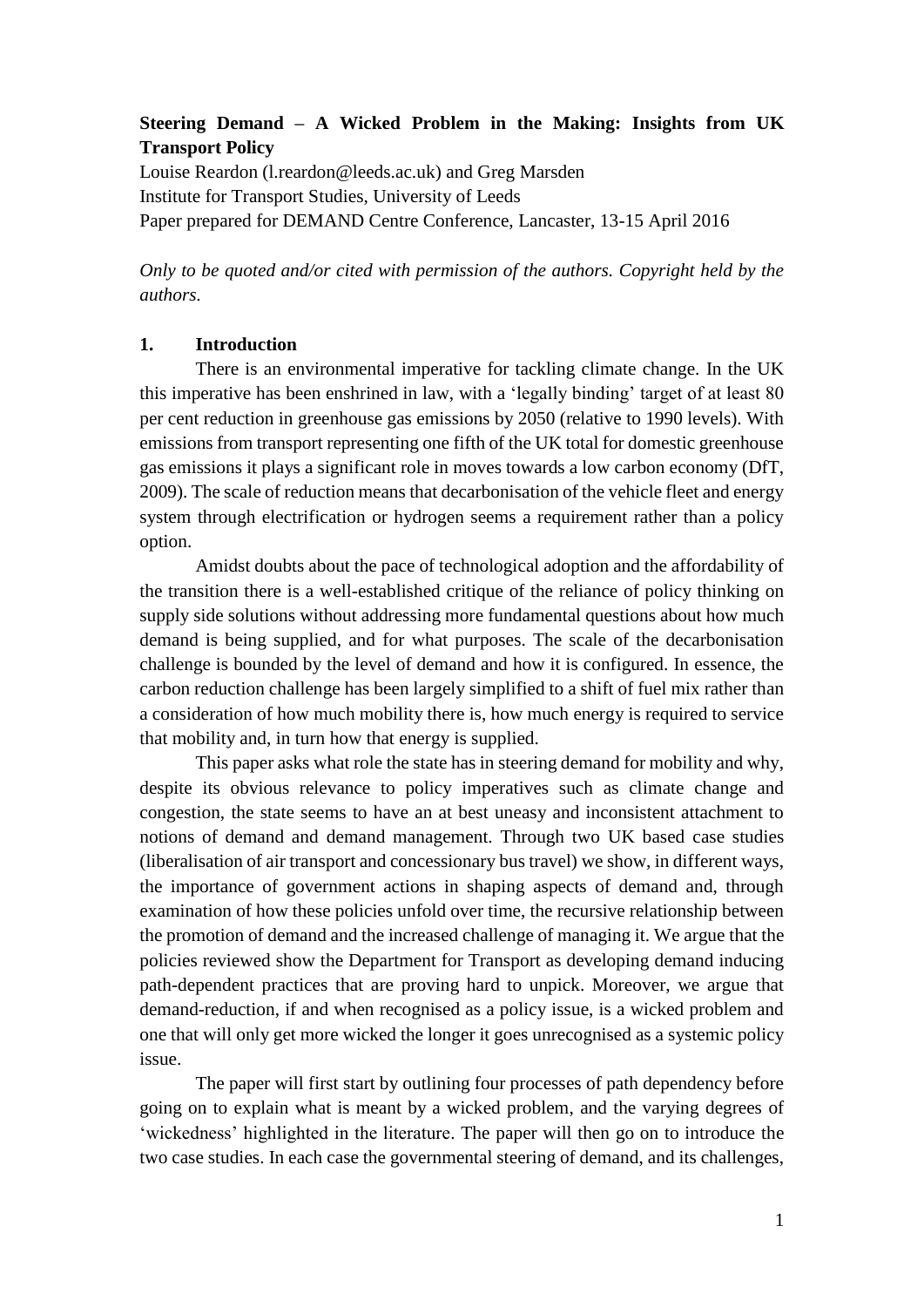will be discussed. Our analysis will reflect on the path dependencies evident in the cases and the wicked problems they are creating, before concluding.

# **2. Theoretical Tools**

## **2.1 Path Dependency**

The literature on path dependency aims to explain how policy interventions create incremental trajectories that over time become entrenched and hard to change. Lenvin et al (2012, 134-138) identify four causal processes that come out of the literature on path dependency, and which we think are useful here for thinking through issues relating to mobility demand. We briefly highlight these in turn, and reflect on these during exploration of the case studies;

- 1) *Lock-in*: this occurs when a policy intervention includes a logic that gives it immediate durability. This lock-in can be attributed to the large capital costs of building infrastructure relevant to the intervention, for example. In political systems it can be attributed to the rules of the game that render change difficult to initiate. For example the need for unanimous agreement amongst all member states of the EU in order to get a treaty change.
- 2) *Self-reinforcing:* this is where the costs of reversing the choice increase over time. The initial choice is sustained because it puts in place a set of forces and or institutions that encourage the choice to be sustained. For example, investing skills into being able to use a certain technology means that even if another is found that is more efficient, there will be a reluctance to move to the new technology because of the sunken investments in the acquired skills. Selfreinforcing 'may also include the generation of "norms" of appropriateness that, sometimes sparked by routinization, can reinforce actions originally taken for self-interested reasons'.
- 3) *Increasing returns*: this is where the benefits of an intervention, once introduced, increase over time. For example, opening up a market for a service may increase the amount of providers who can enter the market and who will in turn benefit.
- 4) *Positive feedback:* this occurs when others who are not initially part of the target population make decisions to join, and by doing so reinforce the choices of the original target populations.

## **2.2 Wicked Problems**

There is recognition in the literature that certain policies and technologies create pathdependencies which in turn create a reliance on fossil fuels. It is these dependencies which in turn exacerbate the problem of addressing climate change and which in turn contribute to the 'wicked' nature of the problem. Rittel and Webber (1973) were the first to elucidate the idea of 'wicked' problems; policy problems which are by their nature difficult to define and for which there are no definitive and objective answers. The contrast is made with 'tame problems', which science and its related practices are capable of dealing with. With tame problems there is a clear mission and it is also clear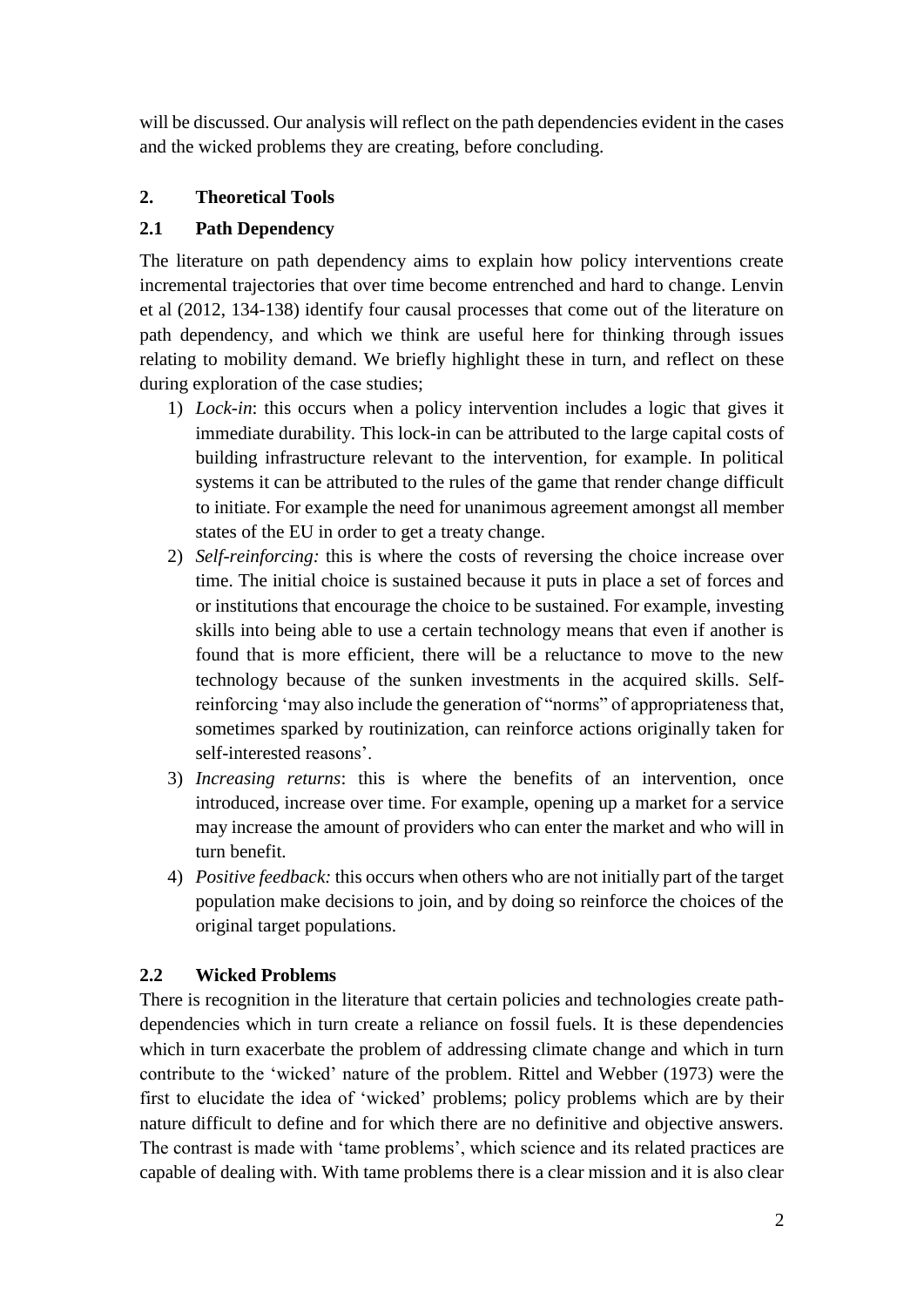when the problem has been solved – the example of a mathematical equation is given. With wicked problems there is no such clarity and they cannot be solved in the same sense. For Rittel and Webber (1973, 160) wicked problems are by their nature illdefined and 'rely upon elusive political judgment for resolution'. Importantly, they suggest that wicked problems are never solved: at best they are only re-solved – over and over again. By contrast, tame problems can be solved because it is possible to formulate the information required for understanding the problem, assuming the problem-solver 'knows his art'. Reflecting on the literature, the key characteristics of wicked problems can be described as follows (Bache et al 2015, Head and Alford 2015, Levin et al 2012, Rittel and Weber 1973);

- 1) The problem is ill defined
- 2) There is no definitive formulation of what factors are involved in creating the problem
- 3) There is no exhaustively describable solution set
- 4) The choice of explanation for the problem determines the solution to the problem; framing of the problem is therefore important
- 5) There is no ultimate 'end' to the problem; it must be re-solved over again rather than solved
- 6) Solutions to wicked problems are not true or false, but rather good or bad.
- 7) Every wicked problem can be considered to be a symptom of another problem; and in turn problems span multiple policy domains
- 8) Those who are the cause of the problem are also part of the solution

Many policy problems are seen as having degrees of wickedness which have to be understood by reference to multiple dimensions (Head and Alford 2013, 2). According to Head (2008, 103) tame and wicked problems should be understood by reference to three dimensions – complexity, uncertainty and divergence (see table below). In this schema, no dimension alone is sufficient to ensure wickedness; but it is 'when serious disagreements are combined with complexity and uncertainty we have crossed a threshold' (Head 2008, 103).

| <b>Complexity of elements, Low</b><br>sub-systems and<br>interdependencies                      |     | Moderate | High |
|-------------------------------------------------------------------------------------------------|-----|----------|------|
| <b>Uncertainty</b> in relation<br>to risks, consequences of<br>action, and changing<br>patterns | Low | Moderate | High |
| <b>Divergence</b> and<br>fragmentation in<br>viewpoints, views,<br>strategic intentions         | Low | Moderate | High |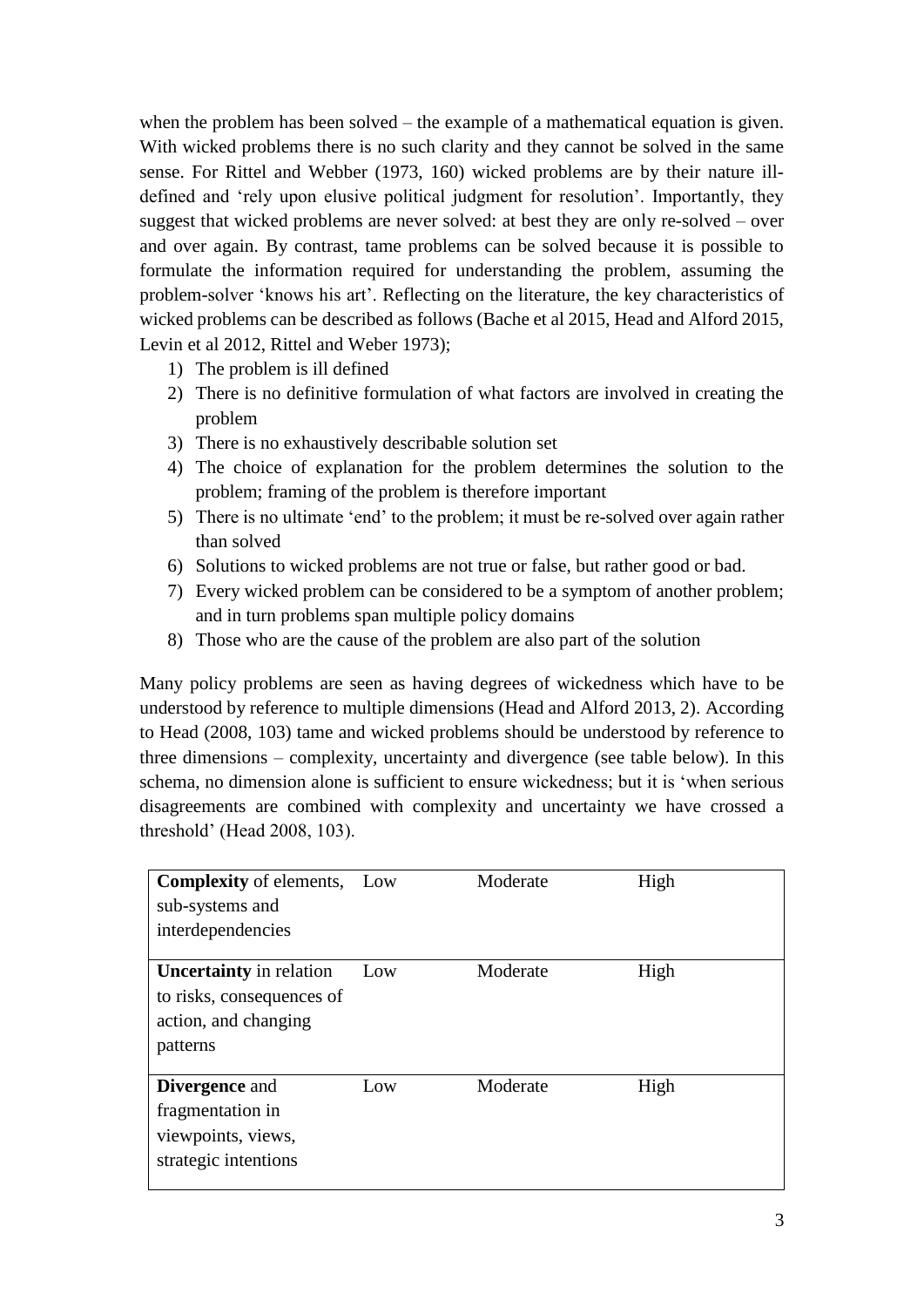

(Source: Head 2008, 103)

### **2.3 Relating the theories to demand**

In this paper we explore the notion that as policies which steer mobility demand take effect, over time they not only become harder to change due to path dependency, but also become more 'wicked'; harder to (re)solve. Moreover, as yet there is no explicit recognition with the Department for Transport (DfT) about the extent of its involvement (intentioned or otherwise) in steering demand, and in turn locking-in that demand. The Department for Transport has long held a passive position in relation to its role in relation to controlling demand, dating back to 'predict and provide'; the notion that it is the state's role to try and build enough supply to meet forecast demand. While there has been a recognition that this approach is no longer technically feasible nor environmentally desirable there is not yet a clear narrative about what the role of demand is within Department for Transport policy. The National Road Traffic Forecasts which the Department produces for example, are explained as representing the underlying demand which will, to varying degrees, emerge depending on investment decisions, without a sense in which this demand encourages or discourages investment choice. Paradoxically, the lack of explicit demand policy is therefore having profound effects on demand and making the development of a demand policy more challenging. We illustrate this next through the two case studies.

## **3. Steering the demand for mobility**

## **3.1 Liberalising Air Travel**

There are clear indications that government policy has explicitly sought to stimulate demand for air travel and that, as one of a number of contributing factors, this has been successful. Since 1950 passenger numbers have increased 100 fold, with 210.6 million passengers travelling through UK airports in 2010 (Rutherford 2011). One of the stimulators of demand has been the UK's entrance into the EU single market. The single market has removed restrictive trade practices and operating barriers in the industry. This has led to an increase in market competition and subsequently to a long-term decline in the real costs of air fares. Long haul prices have fallen in real terms since 1996, while short haul fares fell in the mid-1980s, and, after little real change for most of the 1990s, continued this decline from the late 1990s onwards as 'no-frills' budget airlines entered the market (Rutherford 2011). In the recent review of EU competencies by the Department for Transport, Easyjet have claimed that they 'wouldn't exist' without the UK being in the EU. The review also notes how the free market has led to a huge growth in the number of passengers travelling to visit friends and relatives; between 2000 and 2007, while total passenger traffic grew by one third, the number of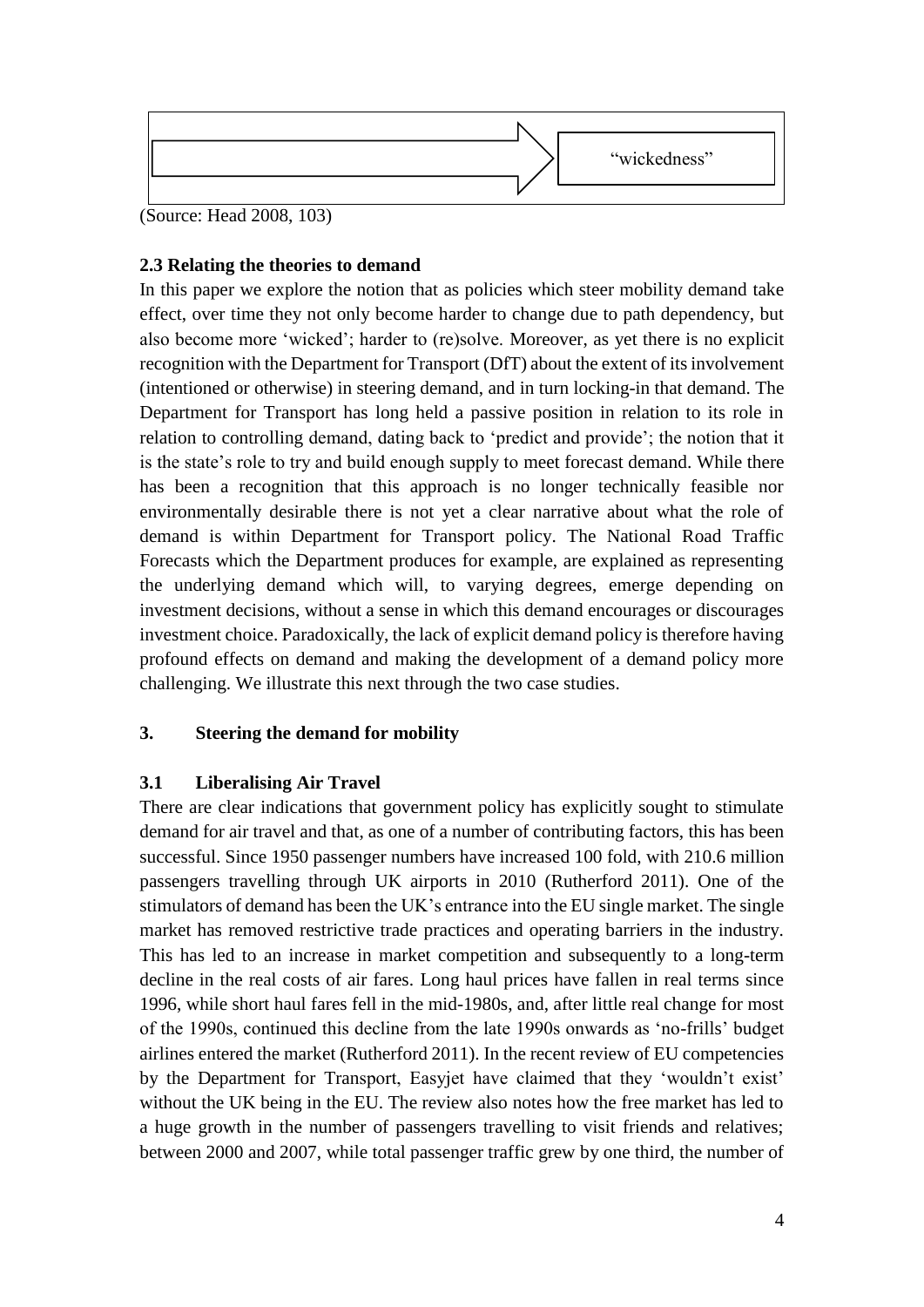passengers visiting friends and family grew by more than three quarters, and were mostly travelling to and from the EU.

The UK's acceptance of the free market for air travel is an example of a handsoff steering of the conditions for demand to increase, yet there are more direct ways in which the demand for air-travel has been perpetuated by the UK. Since 1950 the UK has been signatory to the International Civil Aviation Organisation resolution that fuel for international air travel should be free from taxation. There has been no movement on this since its introduction and subsequently has neutralised one lever with which government could control demand for air-travel. The logics which apply to taxation of road fuels are not and cannot be applied to aviation which implies that the two types of demand are somehow thought of and treated differently.

The lack of fuel taxation has contributed to the generation of another interesting experiment in understanding the UK government's conceptualisation of air travel demand as it has become established. In 1994, Air Passenger Duty was introduced as a way of generating tax revenue (Seeley 2012, 2). Arguments surrounding its introduction were not driven by a desire to reduce demand, but rather the decision was made with confidence that the industry would be able to absorb the tax with only a minimal (2.5%) impact on demand (Seeley 2012, 3). In 2006 air passenger duty was frozen briefly, the government arguing this was to compensate for the volatile oil markets that were at risk of damaging the industry, implying some form of intolerance to market failure and a concern not just about demand but about a loss of demand which was price sensitive. However in 2007 the Air Passenger Duty was doubled (although only restoring its rate to what it had been five years previously when it had been halved), and there have been minimal tweaks up until 2014.

While the Air Passenger Duty does little to stifle demand, the way the duty has recently been altered reveals insights into how demand for flying has become normalised and how a lack of access to this demand could be problematic. For example, in 2014 the Chancellor of the Exchequer announced he wanted to reduce the costs of flying for families, and therefore from April 2016 children under the age of 16 will be exempt from the Air Passenger Duty if they travel on economy flights. At the same time the Government altered the fare banding system of Air Passenger Duty. George Osbourne argued that;

'We will … reform air passenger duty to end the crazy system where you pay less tax travelling to Hawaii than you do travelling to China or India. It hits exports, puts off tourists and creates a great sense of injustice among our Caribbean and south Asian communities here in Britain. From next year, all long-haul flights will carry the same, lower, band B tax rate that you now pay to fly to the United States.' (quoted in Seely 2016, 23)

Two points are important to make here. The first is that the government is effectively subsidising air travel for the under 16s and normalising the foreign holiday as a supported right. The second point to note is that the government could have increased rather than reduced tax on long-haul flights in order to make the contribution equal across all long-haul distances. By reducing the cost to fly to destinations such as China and India, the government has incentivised more long-haul flights.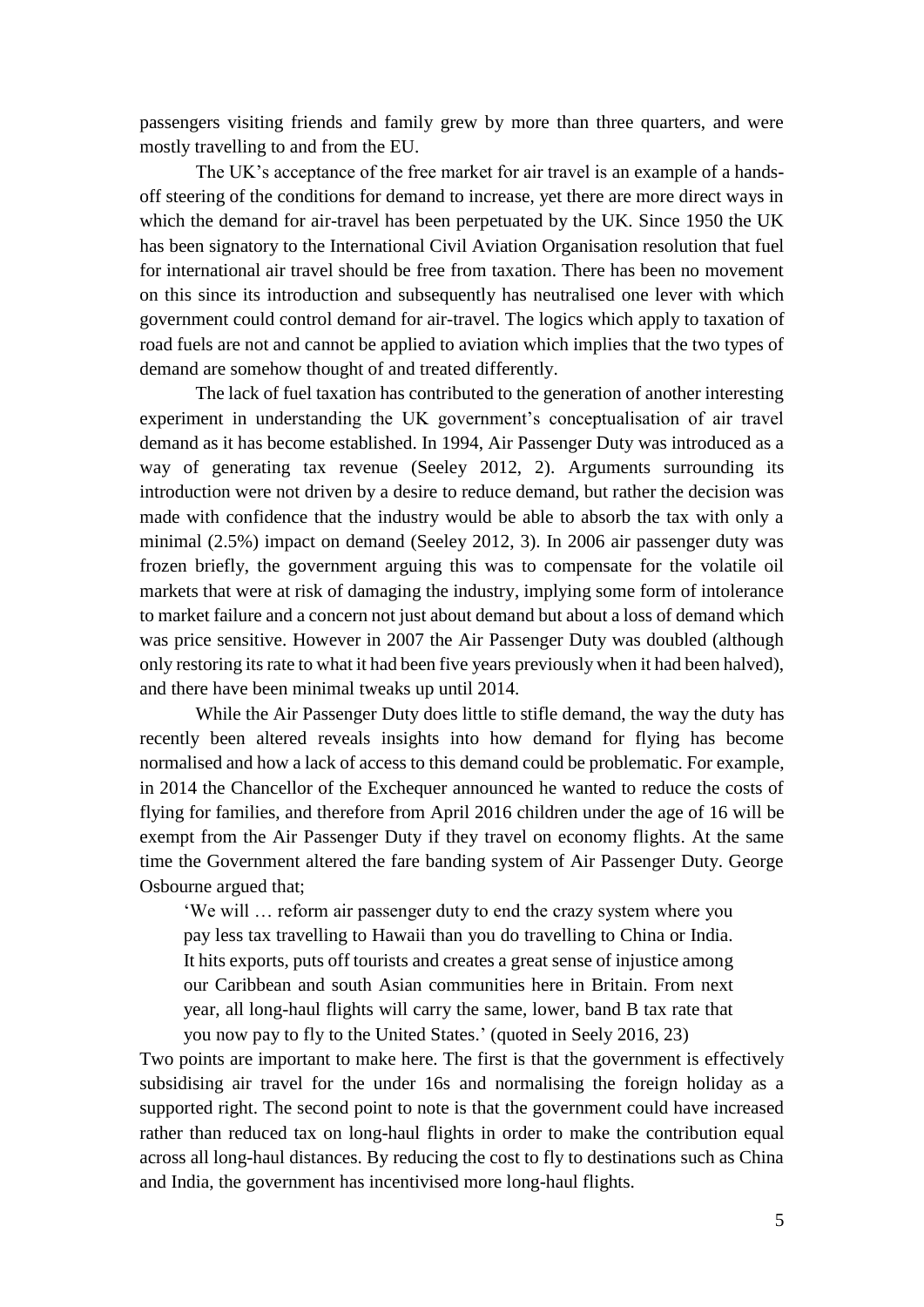#### **3.2 Concessionary Bus Travel**

Another example of explicit government steering revolves around national involvement in fares, fare regulation and discounting. Here we look at concessionary discount schemes for travel, although following through such thinking on regulation of rail season tickets would be equally instructive as any differential on prices says something about a different approach to demand for a particular user class or time of day.

Many different forms of concession are available to different age groups (typically the young and old) or groups (e.g. friends and family railcards). This section looks at the introduction of national concessionary bus fare schemes from 2001 onwards. These schemes meant that bus travel was available (post 9:30am) for women over 60, men over 65 and for all disabled people in England. In 2006 this was extended to be free travel on local services across the whole of England and the age lowered to 60 for men to resolve gender discrimination concerns (with other comparable schemes developed slightly earlier in the devolved administrations). The scheme was estimated by the government to reduce the cost of travel for 11 million people aged over 60, as well as help half of pensioner households who did not have a car to access local amenities more freely (Butcher 2009). The schemes have proved effective in stimulating demand. Since their introduction there has been an increase in bus patronage and the long-term steady decline in the number of bus journeys has been 'arrested' (Shaw and Docherty 2014, 133). Moreover, as of 2014 approximately four fifths of those eligible for the bus pass took it up and 'in London take up is essentially universal' (Butcher 2015, 8). Furthermore, across the English local bus network more than one in five journeys is made using a concessionary bus pass. There is also an argument that the bus pass has created mode shift with Passenger Focus (2009) reporting that 35% of trips that are made using a concessionary pass were previously made by car.

Shaw and Docherty (2014, 132) argue that concessionary schemes were put in place 'primarily as a means of tackling social exclusion', with the DfT (2006, nonpaginated) seeking to ensure that 'bus travel… remains within the means of those on limited incomes and those who have mobility difficulties'. However, there is some underlying scepticism that the rationale for the scheme was more about securing the 'grey vote' than explicitly inducing demand for travel in these groups. Whatever the underlying rationale, the scheme privileges the travel of over 60s and actively supports demand growth. The benefit is not available to everyone as some people do not have access to a local bus service, particularly in rural areas. Whilst there are concerns about the affordability of the scheme (MCL Consultants 2009) it is interesting to note that the general decline in evening and weekend bus services which are resulting from reductions to local government funding are, through the back door, reducing the extent of coverage and use of the concession (Campaign for Better Transport, 2013). Demand stimulation for socially excluded people was a stated aim of the scheme although it operates as a universal right despite some very real fiscal concerns which are impacting the scale and coverage of the whole bus network for all users.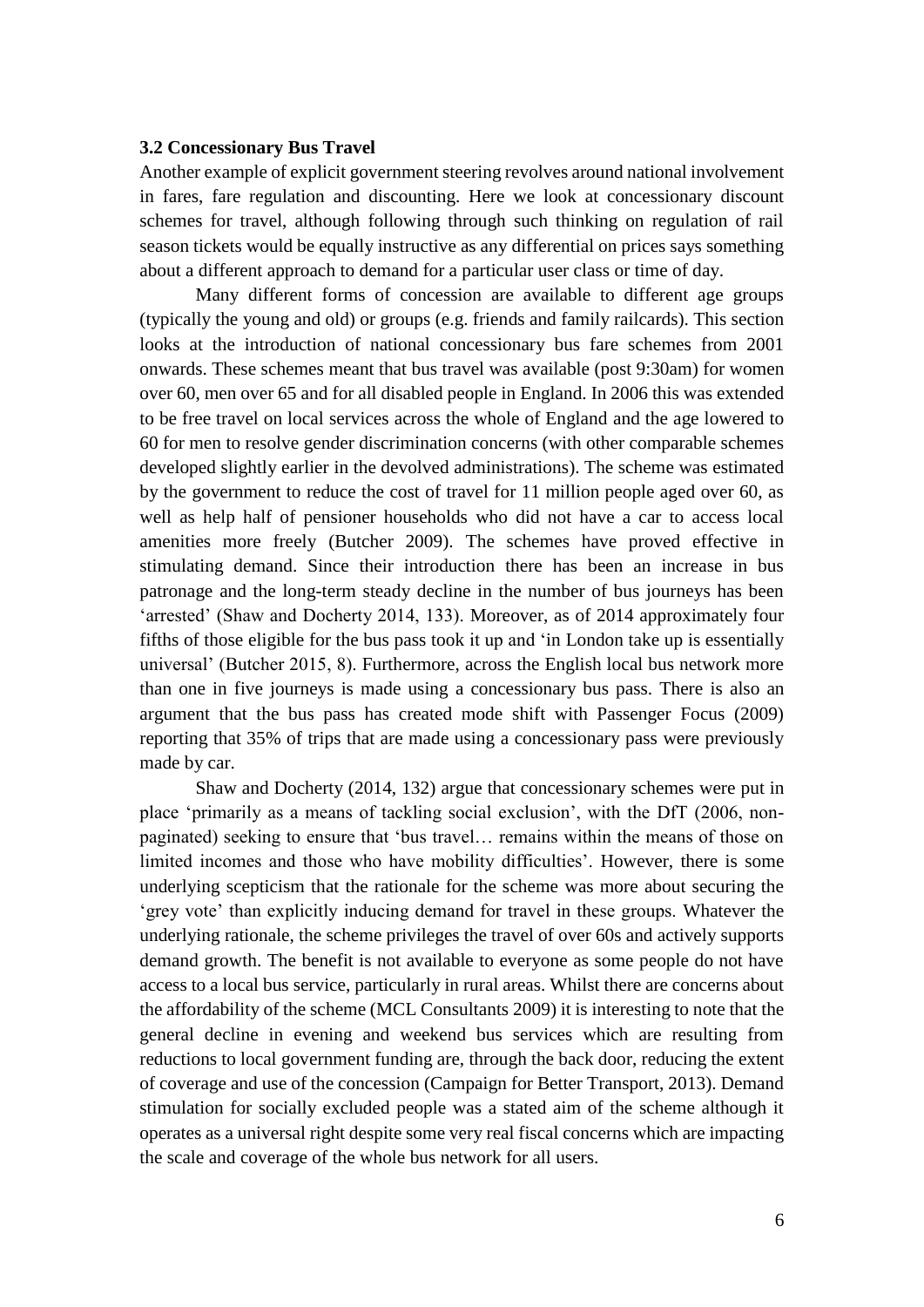#### **4. Analysis**

#### *Path dependency*

Government steering of the demand for both air travel and bus travel have shown several characteristics of path dependency. With regards to air travel, the signing of international binding agreements on fuel taxation, and the single market for air travel within the EU are fundamental political constraints that render change hard to instigate. For example multiple reviews into reform of the air passenger duty have fallen by the wayside in the face of arguments that moving towards an airplane (rather than passenger) duty, or adding VAT to air travel, which may create more environmentally friendly practices, would be against EU law. Whilst with regards to bus travel the initial concessionary scheme had to be revised following a European Court ruling which found that allowing woman access to the concession at 60 and men 65 was discriminatory. As a result the concession was altered so men could access the scheme earlier.

Opening up the market for aviation has also brought increased economic benefits over time, which have also meant that tampering with taxes that may reduce demand has become seen as more risky, and made the arguments to reduce taxes more powerful. A recent parliamentary report noted the importance of the aviation industry to the economy arguing that the 'UK aviation sector had a turnover in 2011 of around £53 billion, generated around £18 billion of economic output and employed over 220,000 workers directly and supported many more indirectly' and went on to cite aviation industry commissioned research that suggests that the total number of jobs supported (directly and indirectly) by aviation could be as high as 921,000 (HoC 2013, 5). This means that the industry is no longer solely about travel, but has become increasingly important to the economic narrative and strategy of the country, further evidenced by the controversial beauty contest between Heathrow and Gatwick for the right to build the next runway for London to deal with the congestion, in part fostered by the liberalisation agenda.

Both air travel and bus travel patronage has increased, induced to some degree by policies in these areas. In figures published in the 2014 attitudes to air travel survey, just under half (48%) of adults said they had taken at least one flight in the previous 12 months, either within the United Kingdom or to go abroad. This was coupled with the expectation that more flights would be taken in the following year; 20% of respondents said they expected to fly more in the following year, compared to 10% who thought they would not. The most common reason for expectation of increased travel, cited by half of those that expected to make more flights, was because they wanted to go abroad more. Other reasons included changes in personal circumstances (20%) and having friends/relatives who had moved abroad (10%). Indeed, the steps to promote travel for families through removing the air passenger duty on children further normalises air travel as a right. This normalisation of air travel and indeed its 'democratisation' will make any changes to access hard to achieve politically without it being seen as unfair.

The challenge to altering demand is already being seen in bus travel. The difficult financial climate and pressure on government budgets given the climate of austerity has opened up discussions about the effectiveness of concessionary travel schemes, or rather drawn attention to what other ways the money for the schemes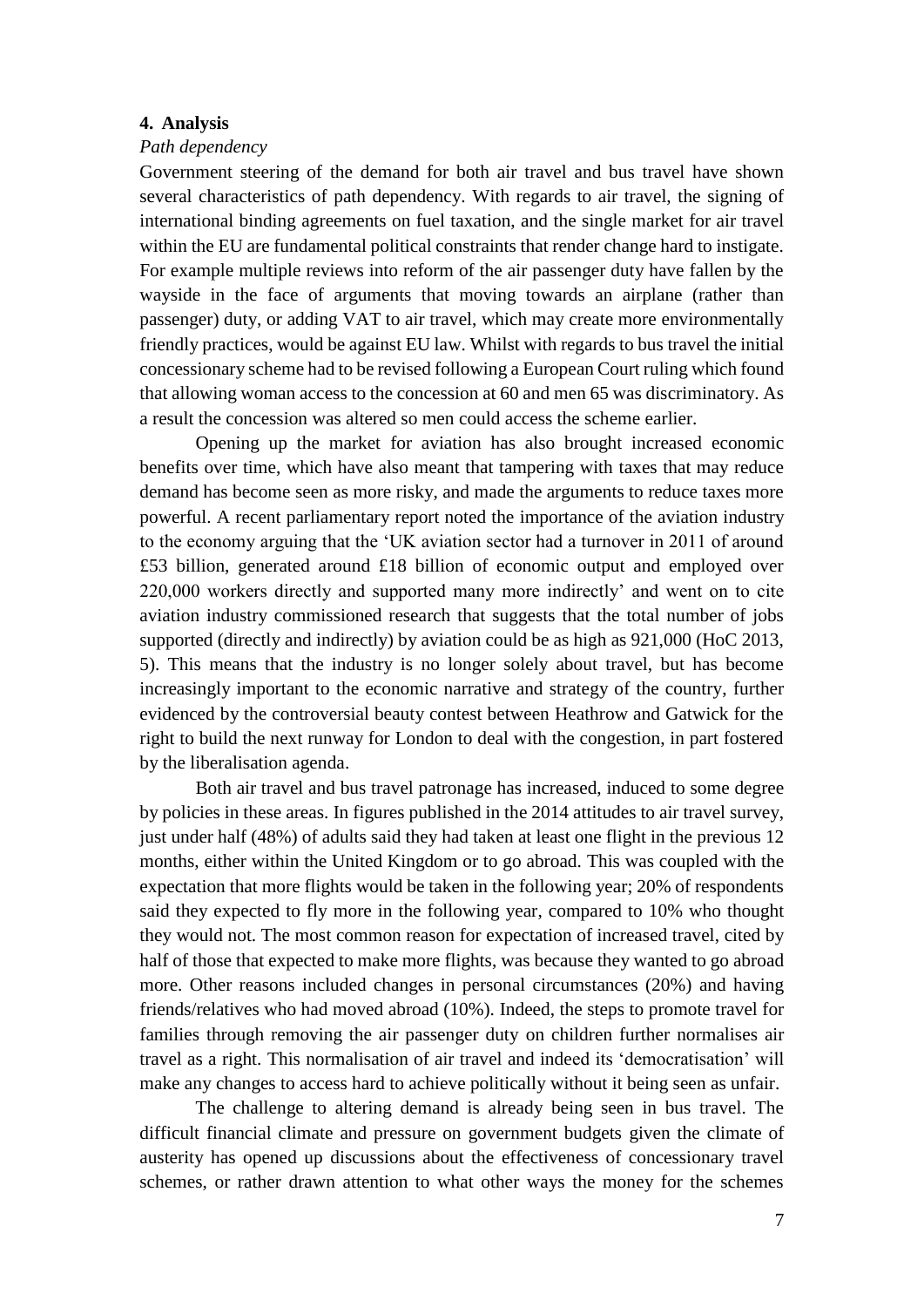(typically subsidised by around £1billion across the UK) could be used (Shaw and Docherty 2014, 132). For example, the money may be better spent on subsidising the travel of job seekers or getting young people to school. However, at the 2015 election all major political parties called to keep the free bus pass, although there have been calls among supporters of all parties to think about means-testing of the bus pass rather than keeping it a universal benefit. There is an argument to suggest that the bus pass, and indeed concessionary travel has become viewed as an entitlement from the state, and that taking it away would be seen as unfair and in turn politically unappetising. This political risk has been exemplified at the local level recently. In 2014 South Yorkshire Combined Authority removed the discretionary subsidy for members of the public in its area, which had allowed free bus travel half an hour earlier than the England wide statutory concession which starts at 9:30am. This proved an incredibly unpopular decision with 'freedom riders' conducting protests across the region. Again, this sense of entitlement, induced and normalised by the state, may create problems for it in the long-run should it look to reduce or change demand in the future.

#### *Wicked Problems*

The path dependency created by the steering of demand by government thus makes the underlying problem of demand management, and in particular a reduction in demand, ever more wicked a problem to be addressed. Firstly, while we have focused on the government's inducement of demand, this is but part of the reason for demand increasing; population growth and income are two key reasons for growth in the demand for mobility. However, it is important to observe that the incentivising of mobility by the government only seeks to compound the challenges of reducing demand and makes a formulation for tackling the issue hard to come by. Also, norms around mobility are closely tied, and becoming increasingly integrated (especially in the case of air travel) with the challenge of economic growth, but also with 'normal' practices; flying at least once a year, being able to travel free on the bus even if maybe it could be afforded by some. This makes the normative challenges around the need to reduce the demand for energy associated with mobility even more pronounced; with notions of fairness and freedom of movement at the forefront of debates around steering demand.

The wicked problems literature identifies numerous ways in which governments might address these problems. In particular it recognises the importance of unpacking and discussing entrenched differences, perhaps through a process of mediated dialogue, to explore common ground about long term goals and more immediate steps for joint action (Head 2008). Durant and Legge (2006, 310) emphasise the importance of 'reflexivity, learning, and meaningful stakeholder involvement in the deliberations of public agencies' and suggest that deliberative models may be more attuned to dealing with wicked problems than more managerialist ones. On this theme, Head (2008, 102) emphasises that importance of deliberative processes recognising the perspectives and values that 'frame' the definition of the problem and in providing a quite different approach from the 'top-down imposition of technical solutions, or from expertise-based solutions arising from the growth in empirical knowledge.' However, importantly in the case of mobility demand, there is not yet recognition that this is a wicked problem.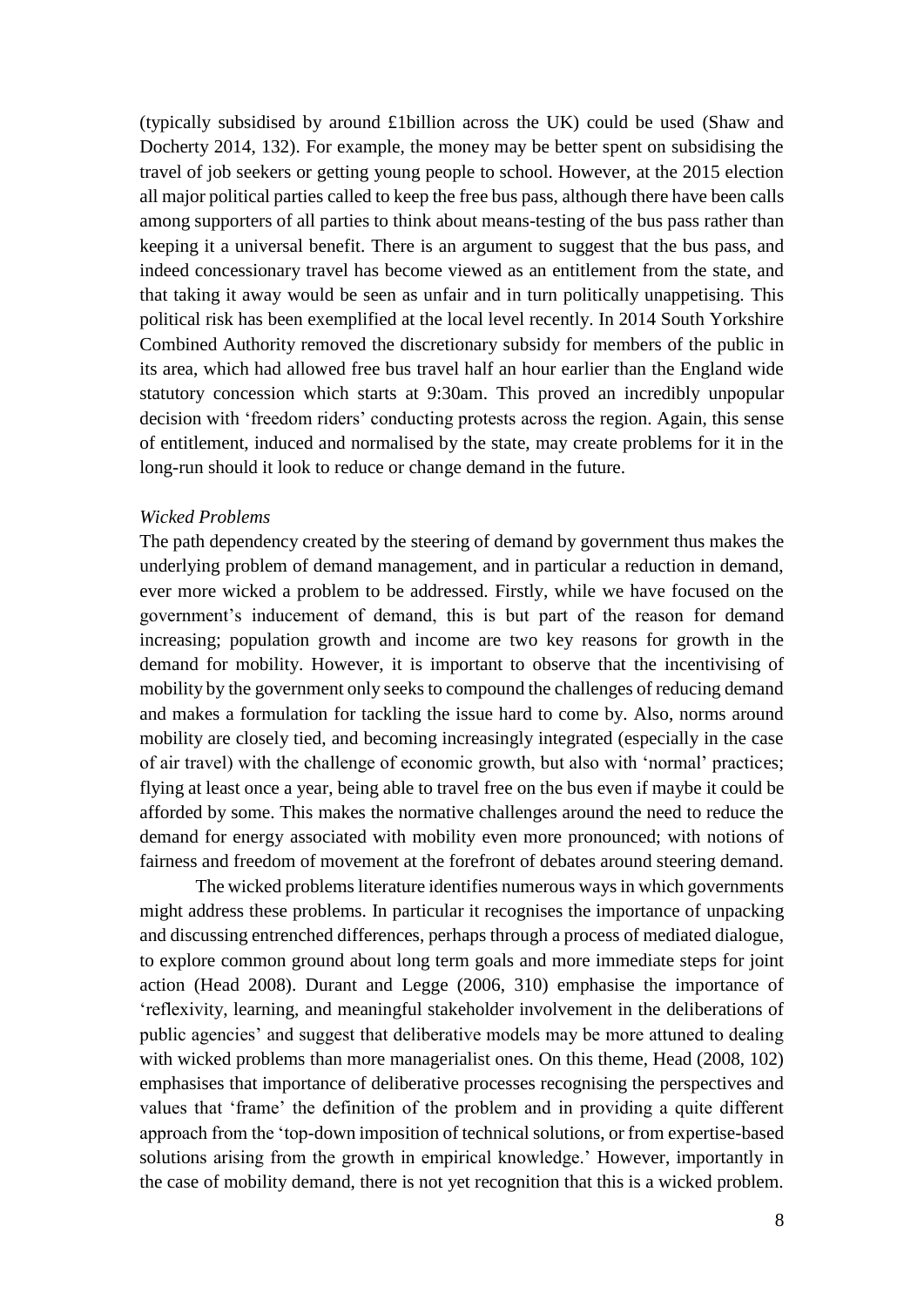Indeed, both cases here are about facilitating the growth in demand on the basis of different logics surrounding advancing societal benefits.

It may be due to the more pressing short-term political and economic benefits that inducing mobility brings, that demand is usually seen as a solution rather than a problem. It is in problematizing absolute levels of demand that more contentious issues arise and the problem becomes truly wicked. Simultaneously there are arguments for advancing mobility for social progress and for limiting mobility for environmental or congestion management. There are also real issues at play as to how much government actually influences demand relative to other on-going processes (e.g. the restructuring of retail or the facilitation of working at home through IT and communications advances) and questions about how much and how effectively or legitimately it could intervene to steer the reduction of demand. Our work here reveals however that government does intervene to the level of privileging some kinds of demand for mobility and for some types of travellers. By inference therefore it disadvantages or discourages (in a relative sense) other types of demand. Whilst government may not have a clear demand management policy it clearly has a role. The failure to articulate that role and acknowledge the impacts it is having on demand creates deeper and more entrenched problems to tackle.

#### **Conclusion**

This paper has sought to elucidate the ways in which government steers the demand for mobility, and in turn has highlighted how such demand gets reinforced through path dependent processes, which in turn only seek to make the problem of demand reduction more 'wicked'. In concluding we are left with several questions regarding demand, related to the characteristics of wicked problems identified above:

- *1) Is it possible to define the problem of demand?* There are multiple different aspects to the nature of the problem which remain unresolved; for example is it the level of demand, the rate of growth in demand, the type of demand, or the way in which demand is met, that is the problem or is it all of the above? The answer is also complicated by the framing of demand as a solution to other important issues such as economic growth and social progress. This is arguably why alternative logics to meeting demand such as 'smarter choices' and 'alternatives to travel' have failed to sustain policy attention because they are seen as deflecting attention from the priority of growth, and in the case of alternatives to travel, as potentially antithetical to it.
- *2) Is it possible to formulate a comprehensive account of the factors involved in the problem of energy demand?* Demand is particularly complex in this regard because the factors involved derive from multiple levels and scales and are induced in multiple ways. For example, everything from where an individual lives (and the issues that facilitate or constrain this choice), through to the norms tied to travelling abroad once a year, the advances in technology that encourage home delivery of retail goods, and macro level changes in population growth are factors that steer energy demand in some way.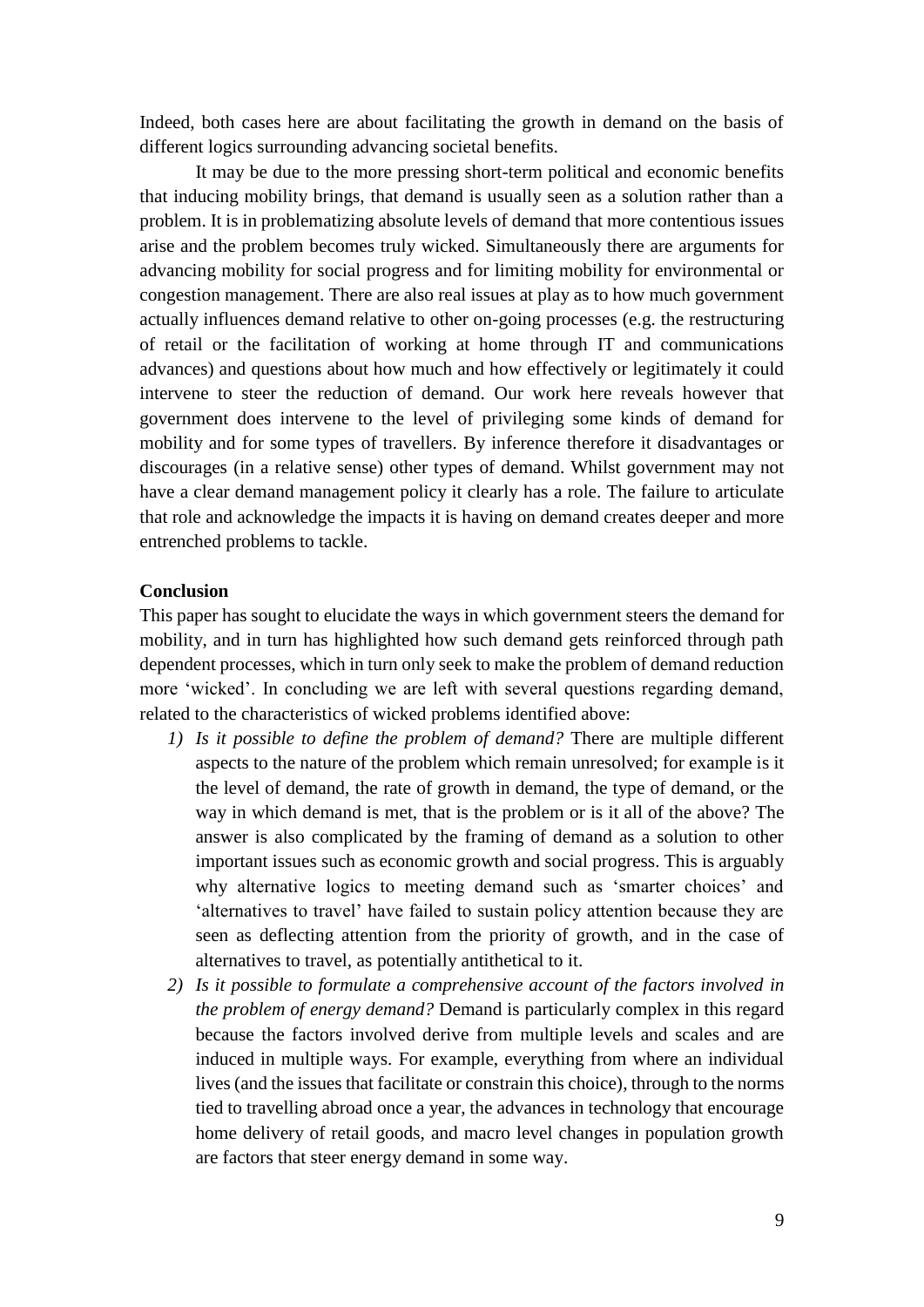- *3) Is there an exhaustively describable solution set to resolve the problem of demand?* Related to the above it is hard to identify what and where solutions would need to be targeted and where they would be effective given the multiple different causes and effects that seek to combine in complex processes around energy demand. This is compounded by the fact that the nature of energy demand is continually evolving, meaning the problem can only be re-solved over again, rather than solved indefinitely. Therefore solutions deemed appropriate or sufficient today, may not be deemed so in a decade's time.
- 4) *Can the issue of mobility be framed in a different way that is more accommodating to demand concerns?* Arguably one of the key challenges to encouraging demand management policies is that mobility is seen as a proxy for economic growth. In turn travel, and car ownership is tied to notions of success and therefore normalised and desired within society. However, the trends of declining mobility amongst millennials, for example, may provide a window of opportunity to frame mobility in a different way. Reframing is particularly important when we consider that solutions to 'wicked problems' are not true or false, but rather good or bad. Due to the nature of the problem, the solutions will be more normative than based on scientific truths (although these, we would hope, would be part of the solution set).

Thinking through the answers to these questions may provide us with a means through which we can outline a course to reducing the 'wickedness' of transport demand management and encourage policy to work towards more sustainable solutions.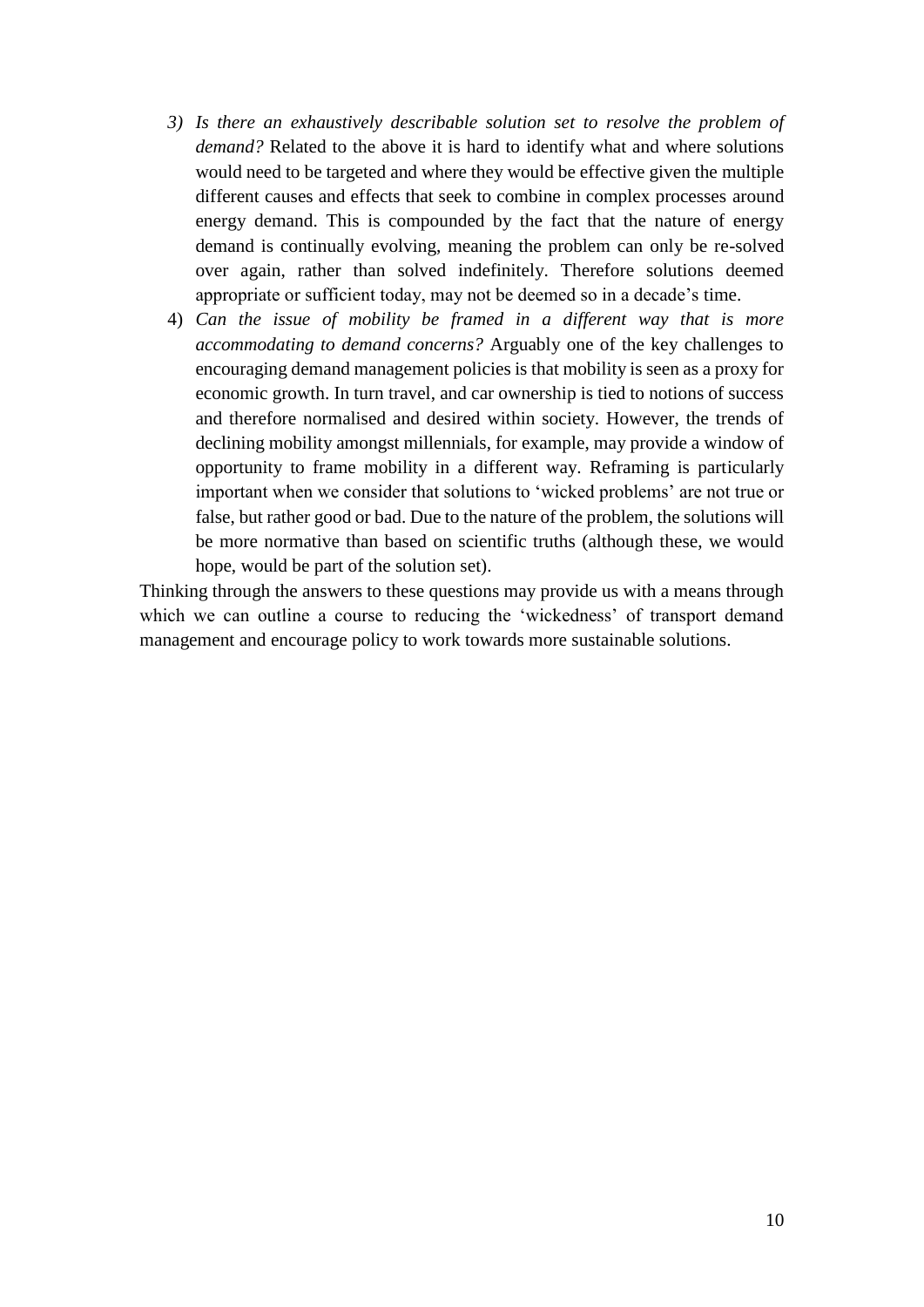#### **References**

Bache, I., Reardon, L. and Anand, P. (2015) 'Wellbeing as a Wicked Problem: Navigating the Arguments for the Role of Government', Journal of Happiness Studies, DOI: 10.1007/s10902-015-9623-y

Butcher, L (2009) *Buses: Concessionary Fares*, Standard Note, SN/BT/1499, House of Commons Library.

Butcher, L. (2015) *Concessionary Bus Fares*, Standard Note, SN/01499, House of Commons Library.

Campaign for Better Transport (2013) *Buses in Crisis: A Report on Bus Funding in England and Wales*, London: Campaign for Better Transport.

Conklin, J. (2005). Dialogue mapping: Building shared understanding of wicked problems, Wiley.<http://cognexusgroup.com/about-us2/resources/#book>

DfT (2014) *Public experiences of and attitudes towards air travel: 2014* London: Dft.

Durant, R., & Legge, J. (2006). 'Wicked problems, public policy, and administrative theory: Lessons from the GM food regulatory arena'. *Administration and Society*, 38, 309–334.

Head, B. (2008). 'Wicked Problems in Public Policy'. *Public Policy*, 3 (2), 101-116.

Head, B., & Alford, J. (2015). 'Wicked problems: Implications for public policy and management'. *Administration and Society*, 47 (6), 711–739.

House of Commons Transport Committee (2013) *Aviation Strategy: Volume 1*, London: The Stationery Office

Levin, K., Cashore, B., Bernstein, S., and Auld, G. (2012) 'Overcoming the tragedy of super wicked problems: constraining our future selves to ameliorate global climate change', *Policy Science*, 45, 123–152.

MCL Consultants (2009) *The Cost of Concessionary Travel*, London: MCL **Cosultants** 

Passenger Focus (2009) England-wide concessionary bus travel: The passenger perspective, available from

[http://www.transportfocus.org.uk/research/publications/england-wide-concessionary](http://www.transportfocus.org.uk/research/publications/england-wide-concessionary-bus-travel-the-passenger-perspective)[bus-travel-the-passenger-perspective,](http://www.transportfocus.org.uk/research/publications/england-wide-concessionary-bus-travel-the-passenger-perspective) accessed 26 February 2016.

Rittel, H. and Webber, M. (1973). 'Dilemmas in a general theory of planning'. *Policy Sciences*, 4, 155–169.